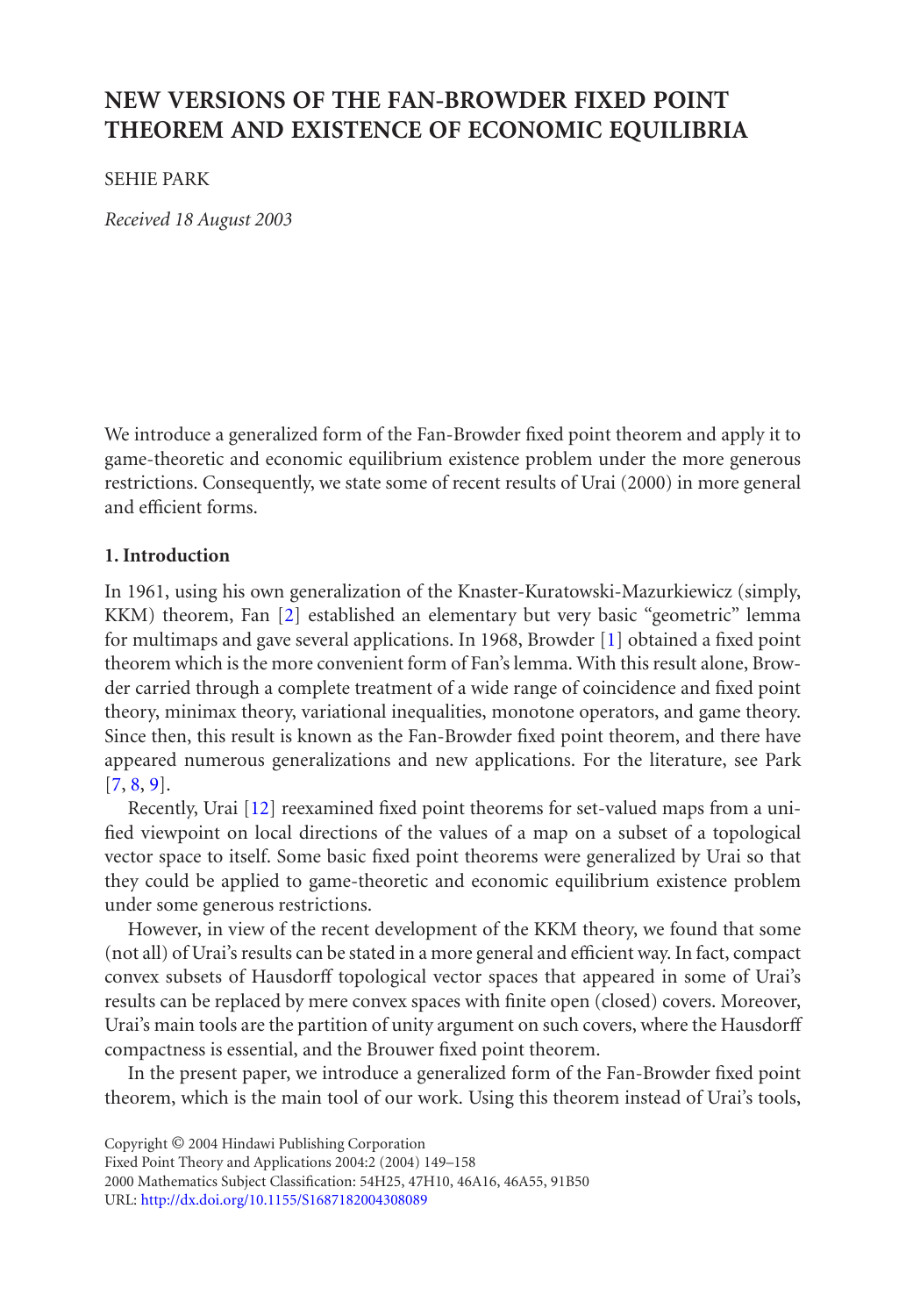<span id="page-1-2"></span>we show that a number of Urai's results [12] (e.g., Theorem 1 for the case  $(K^*)$ , Theorem 2 for the case (NK<sup>\*</sup>), Theorem 3 for the case (K<sup>\*</sup>), Theorem 19, and their Corollaries) can be stated in more generalized and efficient f[or](#page-8-1)ms.

# <span id="page-1-0"></span>**2. Preliminaries**

A *multimap* (or simply, *a map*)  $F: X \to Y$  is a function from a set *X* into the power set  $2^Y$  of the set *Y*; that is, a function with the *values*  $F(x) \subset Y$  for  $x \in X$  and the *fibers F*<sup>−</sup>(*y*) = {*x* ∈ *X* | *y* ∈ *F*(*x*)} for *y* ∈ *Y*. For *A* ⊂ *X*, let *F*(*A*) :=  $\bigcup \{F(x) | x \in A\}.$ 

For a set *D*, let  $\langle D \rangle$  denote the set of nonempty finite subsets of *D*.

Let *X* be a subset of a vector space and *D* a nonempty subset of *X*. We call (*X*,*D*) a *convex space* if  $coD \subset X$  and *X* has a topology that induces the Euclidean topology on the convex hulls of any  $N \in \langle D \rangle$ ; see Lassonde [5] and Park [7]. If  $X = D$  is convex, then  $X = (X, X)$  becomes a convex space in the sense of Lassonde [4].

The following version of the KK[M](#page-8-2) theorem for convex spaces is known.

THEOREM 2.1. Let  $(X, D)$  be a [con](#page-9-4)vex sp[a](#page-8-1)ce and  $F: D \rightarrow X$  a multimap such that

- [\(1\)](#page-1-0)  $F(z)$  *is op[en](#page-1-0) [\(resp.,](#page-1-0) [closed](#page-1-0)) for each*  $z \in D$ ;
- (2) *F [is a KKM map](#page-1-0)* (*i.e.,* co $N \subset F(N)$  *for each*  $N \in \langle D \rangle$ ).

<span id="page-1-1"></span>*Then*  ${F(z)}_{z \in D}$  *has the finite intersection property. (More precisely, for any*  $N \in \langle D \rangle$ , co $N \cap$  $[\bigcap_{z \in N} F(z)] \neq \emptyset.$ 

The closed version is due to Fan [2] and the open version is motivated from the works of Kim [3] and Shih and Tan [10], who showed that the original KKM theorem holds for open-valued KKM maps on a simplex. Later, Lassonde [5] showed that the closed and open versions of Theorem 2.1 can be derived from each other. More general versions of Theorem 2.1 were recently known; for example, see Park [8, 9].

From Theorem 2.1, we deduce the following result.

THEOREM 2.2. Let  $(X, D)$  be a convex space and  $P: X \rightarrow D$  a multimap. If there exist *z*<sub>1</sub>,*z*<sub>2</sub>,*...*,*z*<sub>n</sub> ∈ *D and nonempty open (resp., closed) subsets*  $G_i$  ⊂  $P^-(z_i)$  *for each*  $i = 1, 2, ..., n$ *such that*  $\cos\{z_1, z_2, \ldots, z_n\} \subset \bigcup_{i=1}^n G_i$ , then the map  $\cos P : X \to X$  has a fixed point  $x_0 \in X$  $(i.e., x_0 \in \text{co } P(x_0)).$ 

*Proof.* Let  $Y := \{c_1, z_2, \ldots, z_n\}$  [and](#page-1-0)  $D' := \{z_1, z_2, \ldots, z_n\} \subset D$  and consider the convex space  $(Y, D')$ . Define a map  $F: D' \to Y$  by  $F(z_i) := Y \setminus G_i$  for each  $z_i \in D'$ . Then each *F*(*zi*) is closed (resp., open) in *Y*, and

$$
\bigcap_{i=1}^{n} F(z_i) = Y \setminus \bigcup_{i=1}^{n} G_i = Y \setminus Y = \emptyset.
$$
\n(2.1)

Therefore, the family  ${F(z)}_{z\in D'}$  does not have the finite intersection property, and hence, *F* is not a KKM map by Theorem 2.1. Thus, there exists an  $N \in \langle D' \rangle$  such that co $N \nsubseteq$ *F*(*N*) =  $\bigcup \{Y \setminus G_i \mid z_i \in N\}$ . Hence, there exists an  $x_0 \in \text{co } N$  such that  $x_0 \in G_i \subset P^-(z_i)$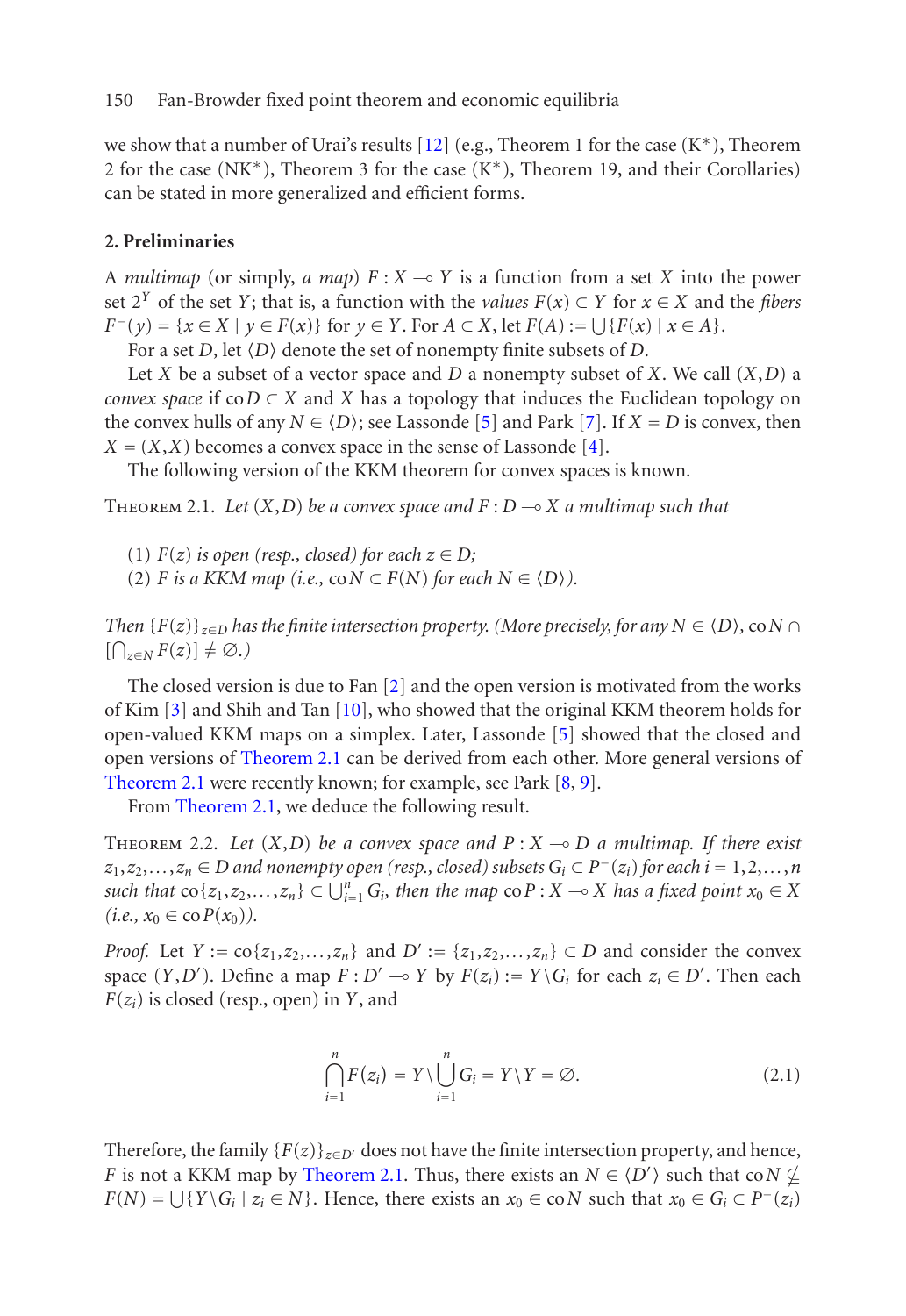for each  $z_i \in N$  $z_i \in N$ ; that is,  $N \subset P(x_0)$ . Therefore,  $x_0 \in \text{co } N \subset \text{co } P(x_0)$ . This completes our  $\Box$ 

Note that Theorem 2.2 is actually equivalent to Theorem 2.1.

<span id="page-2-2"></span>*Proof of Theorem 2.1 using Theorem 2.2.* [Sup](#page-9-5)p[ose](#page-1-1) [that](#page-1-1) [there](#page-1-1) exists  $M \in \langle D \rangle$  such that  $\bigcap_{z \in M} F(z) = ∅$  under the hypothesis of Theorem 2.1. Let *M* := {*z*<sub>1</sub>,*z*<sub>2</sub>,...,*z*<sub>n</sub>} and define *P* : *X* → *D* by *P*<sup>−</sup>(*z*) := *X* \*F*(*z*) for *z* ∈ *D*. Then for each *i*, 1 ≤ *i* ≤ *n*, the set *G<sub>i</sub>* := *P*<sup>−</sup>(*z<sub>i</sub>*) = *X*  $\setminus F(z_i)$  is clos[ed](#page-1-1) [\(resp.,](#page-1-1) [open](#page-1-1)). Moreover, co $M \subset X = X \setminus \bigcap_{z \in M} F(z) = \bigcup_{z \in M} (X \setminus F(z)) = \emptyset$  $\bigcup_{i=1}^{n} G_i$ . Therefore, by Theorem 2.2, there exists an  $x_0 \in X$  such that  $x_0 \in \text{co } P(x_0)$ . Hence, there exists  $N := \{y_1, y_2, \ldots, y_m\} \subset P(x_0)$  $N := \{y_1, y_2, \ldots, y_m\} \subset P(x_0)$  $N := \{y_1, y_2, \ldots, y_m\} \subset P(x_0)$  such that  $x_0 \in \text{co } N$ . Since  $y_j \in P(x_0)$  for all *j*, 1 ≤ *j* ≤ *m*, we have  $x_0 \in P^-(y_i) = X\backslash F(y_i)$  on  $x_0 \notin F(y_i)$ . So  $x_0 \notin F(N)$  and we have  $x_0 \in \text{co}N \notin F(N)$ . Then *F* can not be a KKM map, a contradiction.

In our previous work (Sy and Park [11]), Theorem 2.2 is applied to obtain several forms of the Fan-Browder fixed point theorem, other (approximate) fixed point theorems, and so on.

<span id="page-2-1"></span>In fact, from Theore[m](#page-1-1) [2.2,](#page-1-1) [we](#page-1-1) [can](#page-1-1) easily deduce the following Fan-Browder fixed point theorem.

Corollary 2.3 (Browder [1, Theorem 1]). *Let X be a nonempty compact convex subset of a Hausdorff topological vector space E and let φ be a nonempty convex-valued multimap on X to X. If for all*  $y \in X$ *,*  $\phi^{-}(y)$  *is open in X, then*  $\phi$  *has a fixed point.* 

<span id="page-2-0"></span>*[P](#page-9-3)roof.* Put *X* = *D* and co $P = P = \phi$ . Since  $\{\phi^-(y)\}_{y \in X}$  covers the compact set *X*, there exists  $z_1, z_2, \ldots, z_n \in X$  such that  $\bigcup_{i=1}^n \phi^{-}(z_i) = X \supset \text{co}\{z_1, z_2, \ldots, z_n\}$ . Therefore, by putting  $G_i = \phi^-(z_i) = P^-(z_i)$  in Theorem 2.2, we have the conclusion.

*Remark 2.4.* Browder obtained his theorem by adopting the partition of unity argument subordinated to a finite open cover of the Hausdorff compact subset *X* and applying the Brouwer fixed point theorem. In our method using the KKM theo[rem,](#page-1-1) [Hausdor](#page-1-1)ffness is removed and the compactness is replaced by a finite open (resp., closed) cover.

From now on, we consider mainly the case  $X = D$  for simplicity. The following is a basis of some results of Urai [12].

THEOREM 2.5. Let *X* be a convex space,  $T: X \to X$  a map with convex values, and  $K_T :=$  ${x \in X \mid x \notin T(x)}$ *. If there exist*  $z_1, z_2, \ldots, z_n \in X$  *and nonempty open (resp., closed) subsets*  $G_i \subset T^-(z_i)$  for each  $i = 1, 2, \ldots, n$  such that  $K_T \subset \bigcup_{i=1}^n G_i$ , then *T* has a fixed point.

*Proof.* Suppose that *T* has no fixed point, that is,  $X = K_T$ . Then, by Theorem 2.2, *T* has a fixed point, a contradiction.

### **3. Fixed point theorems of the Urai type**

In this section, we derive some of Urai's results from Theorem 2.5.

THEOREM 3.1. Let *X* be a convex space,  $\Phi: X \to X$  a map with convex values, and  $K_{\Phi}$ :=  ${x \in X \mid x \notin \Phi(x)}$ *. Suppose that*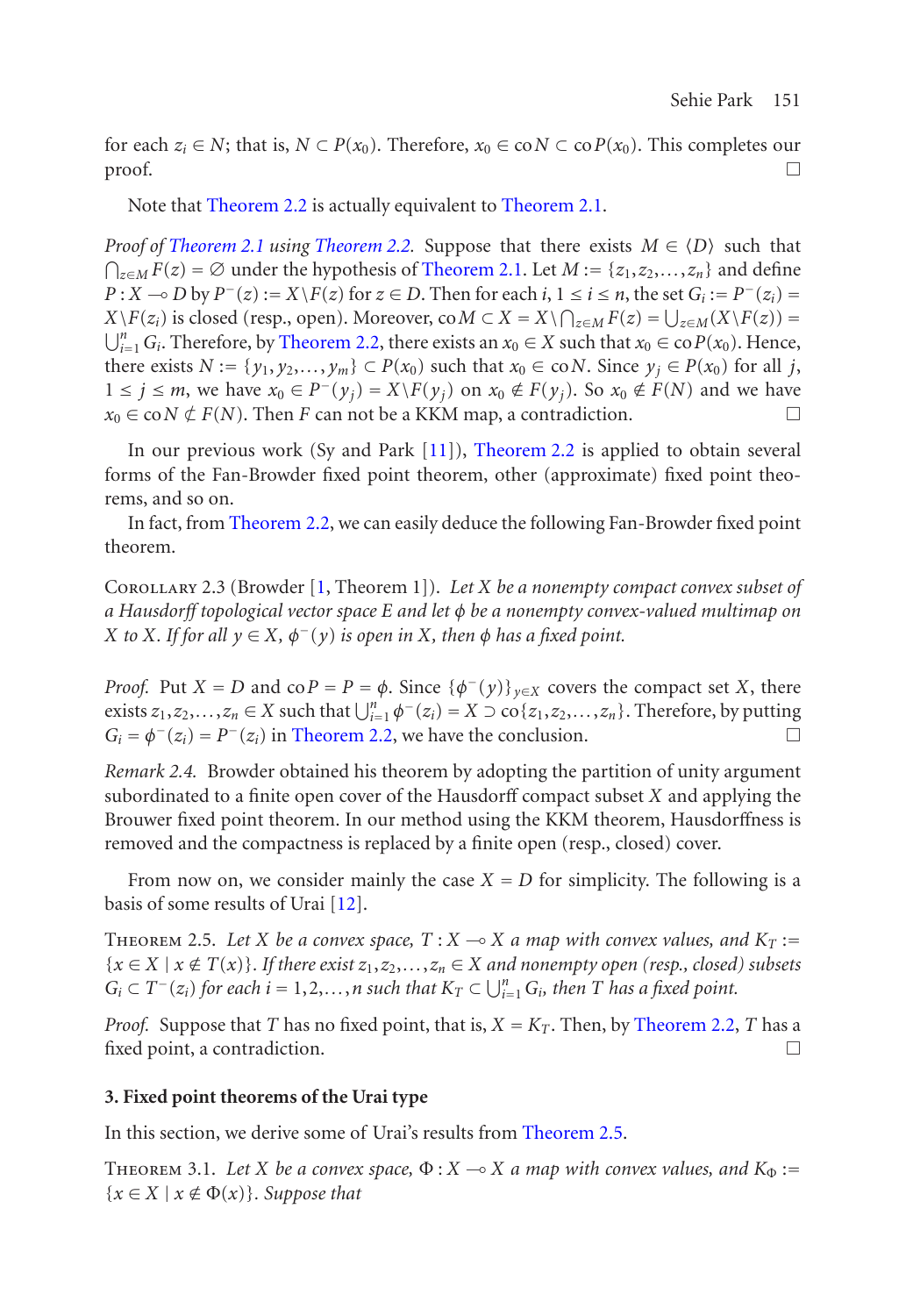(I) for each  $x \in K_{\Phi}$ , there exists [an open \(resp](#page-2-0)., a closed) subset  $U(x)$  of X containing x *and a point*  $y^x \in X$  *such that* 

$$
z \in U(x) \cap K_{\Phi} \Longrightarrow y^x \in \Phi(z). \tag{3.1}
$$

*If*  $K_{\Phi}$  *is covered by finitely many*  $U(x)$ *'s, then*  $\Phi$  *has a fixed point.* 

*Proof.* Suppose that  $X = K_{\Phi}$ . Then for any  $x \in K_{\Phi}$ , by (I), we have  $y^x \in \Phi(z)$  or  $z \in$  $\Phi^{-}(y^x)$  for all  $z \in U(x)$ , that is,  $U(x) \subset \Phi^{-}(y^x)$ . We may assume that  $X = K_{\Phi} = \bigcup_{i=1}^n U(x_i)$ for some  $\{x_1, x_2, ..., x_n\}$  ⊂  $K_{\Phi}$ . Note that  $U(x_i) \subset \Phi^-(y^{x_i})$  for all  $i = 1, 2, ..., n$ . Put  $G_i :=$  $U(x_i)$  and  $z_i := y^{x_i} \in X$ . Then, by Theorem 2.5,  $\Phi$  has a fixed point, which contradicts  $X = K_{\Phi}$ . Hence,  $K_{\Phi} \subsetneq X$  and  $\Phi$  has a fixed point.

COROLLARY 3.2. Let *X* be a convex space,  $\phi: X \to X$  a map with non[empty values,](#page-1-0) and  $K_{\phi} := \{x \in X \mid x \notin \phi(x)\}\)$ . Suppose that

(K<sup>\*</sup>) *there is a map*  $\Phi$  : *X*  $\multimap$  *X with convex values such that for each*  $x \in K_{\phi}$ *, there exist an open (resp., a closed) subset*  $U(x)$  *of*  $X$  *containing*  $x$  *and a point*  $y^x \in X$  *such that* 

$$
z \in U(x) \cap K_{\phi} \Longrightarrow z \notin \Phi(z), \quad y^{x} \in \Phi(z). \tag{3.2}
$$

*If*  $K_{\phi}$  *is covered by finitely many*  $U(x)$ *'s, then*  $\phi$  *has a fixed point.* 

*Proof.* Suppose that  $X = K_{\phi}$ . Then  $\Phi$  satisfies the requirement of (I) of Theorem 3.1, and hence, Φ has a fixed point  $x_0 \in X$ . On the other hand, by  $(K^*)$ , for each  $x \in X = K_\phi$ , we should have  $x \notin \Phi(x)$ . This contradiction leads to  $X \not\supset K_\phi$ . Therefore, we have the conclusion.

*Remarks 3.3.* (1) In case  $\Phi = \phi$ , Corollary 3.2 reduces to Theorem 3.1.

(2) Urai (see  $[12,$  Theorem 1 for the case  $(K^*)$ ]) obtained Corollary 3.2 under the restriction that

- (i) *X* is a compact convex subset of a Hausdorff topological vector space,
- (ii)  $U(x)$  is open,
- (iii) for each  $z \in U(x)$  as in  $(K^*)$ ,

$$
z \in K_{\phi} \Longrightarrow \phi(z) \subset \Phi(z), \quad z \notin \Phi(z), \ y^x \in \Phi(z). \tag{3.3}
$$

Corollary 3.4. *Let X be a convex subset of a real Hausdorff topological vector space E, E*<sup>∗</sup> *the algebraic dual of E, and φ* : *X X a map with nonempty values. Suppose that*

 $(K_1^*)$  *for each*  $x \in K_φ := {x ∈ X | x ∉ φ(x)}$ *, there exists a vector*  $p^x ∈ E^*$  *such that*  $φ(x) −$  $x \subset \{v \in E \mid \langle p^x, v \rangle > 0\}$ , and, for each  $x \in K_\phi$ , there exist a point  $y^x \in X$  and an *open (resp., a closed) subset U*(*x*) *containing x such that*

$$
z \in U(x) \cap K_{\phi} \Longrightarrow \langle p^{z}, y^{x} - z \rangle > 0. \tag{3.4}
$$

*If X is covered by finitely many*  $U(x)$ *'s for*  $x \in K_{\phi}$ *, then*  $\phi$  *has a fixed point.*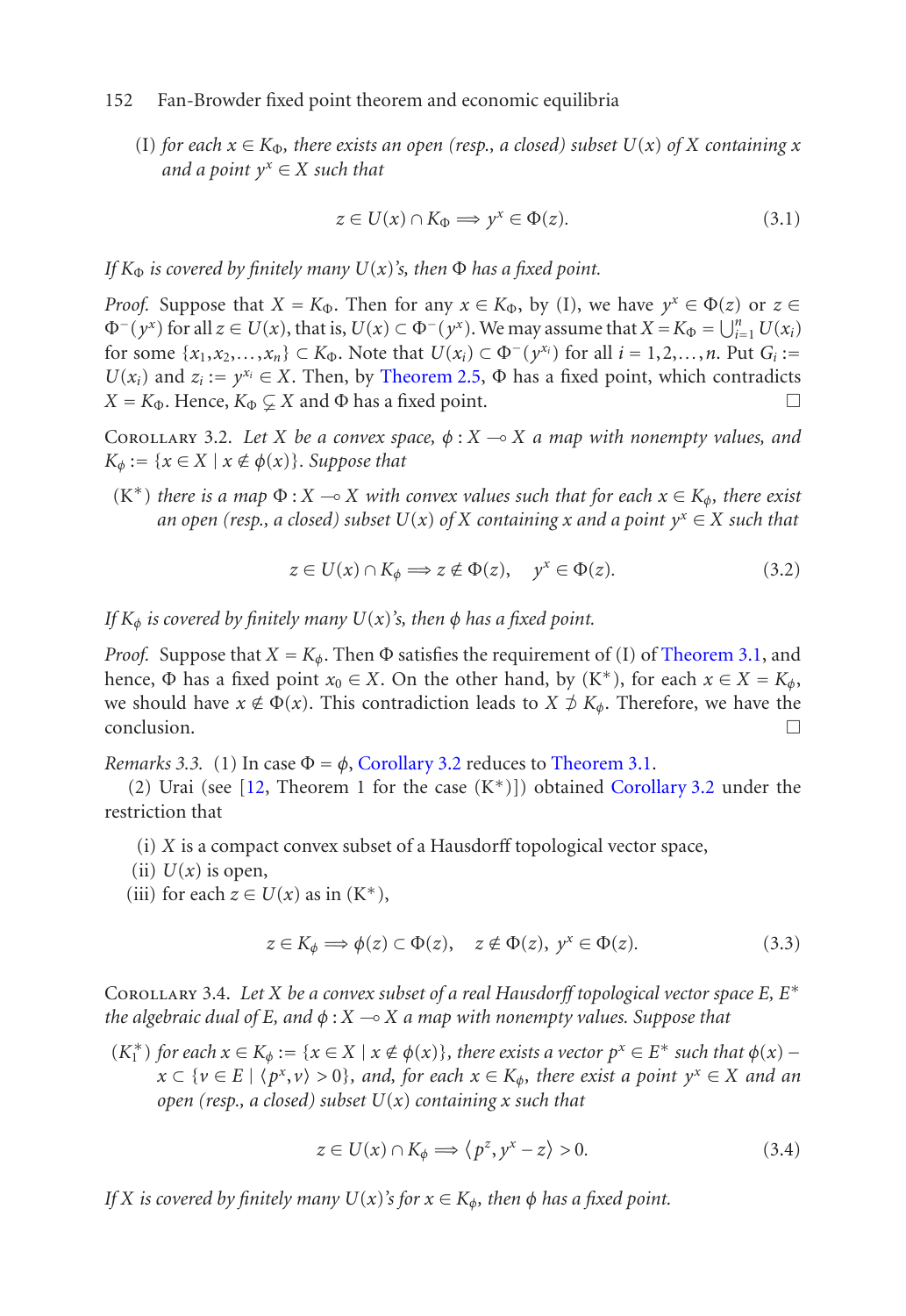<span id="page-4-0"></span>*Proof.* [D](#page-9-3)efine  $\Phi: X \to X$  by  $\Phi(x) := \{y \in X \mid \langle p^x, y - x \rangle > 0\}$  if  $x \in K_\phi$  and  $\Phi(x) = \emptyset$  if  $x \in X \backslash K_\phi$ . Then  $\Phi$  has convex values. Then, by  $(K_1^*)$ , for each  $x \in K_\phi$ , there exist a subset *U*(*x*) containing *x* and a point  $y^x \in X$  such that

$$
z \in U(x) \cap K_{\phi} \Longrightarrow \langle p^{z}, y^{x} - z \rangle > 0 \Longleftrightarrow y^{x} \in \Phi(z), \quad z \notin \Phi(z). \tag{3.5}
$$

Therefore, condition  $(K^*)$  is satisfied. Hence, by Corollary 3.2,  $\phi$  has a fixed point.  $\Box$ 

*Remark 3.5.* In case where *X* is compact and each  $U(x)$  is open, Corollary 3.4 reduces to Urai [12, Corollary 1.1 for the case  $(K2) = (K_1^*)$ ].

COROLLARY 3.6. Let *X* be a c[onvex space and](#page-1-1)  $\psi$  :  $X \rightarrow X$ . Suppose that a map  $\psi$  :  $X \rightarrow X$ *such that*

$$
x \notin \psi(x) \Longrightarrow x \notin \phi(x), \quad \phi(x) \neq \emptyset,
$$
\n(3.6)

<span id="page-4-1"></span>*satisfies condition*  $(K^*)$  *for*  $K_{\psi} = \{x \in X \mid x \notin \psi(x)\}$ *. If*  $K_{\psi}$  *is covered by finitely many*  $U(x)$ *'s for*  $x \in K_\phi$ *, then*  $\psi$  *has a fixed point.* 

*Proof.* Suppose that  $\psi$  does not have a fixed point. Then  $\psi$  is nonempty valued and does not have a fixed point. Moreover,  $X = K_{\psi} \subset K_{\phi} \subset X$  and hence  $\phi$  satisfies condition (K<sup>\*</sup>) even for  $K_{\phi}$ . Now by applying Corollary 3.2 to nonempty-valued map  $\phi$ , we have a fixed point of  $\phi$ , a contradiction.  $\Box$ 

*Remark 3.7.* In case where *X* is compact and each  $U(x)$  is open, Corollary 3.6 reduces to Urai  $[12,$  Corollary 1.2 for the case  $(K2) = (K^*)$ ].

THEOREM 3.8. Let I be a set. For each  $i \in I$ , let  $X_i$  be a convex space,  $\Phi_i : \prod_{i \in I} X_i \multimap X_i$ *a map with convex values,*  $\Phi = \prod_{i \in I} \Phi_i$ : *X*  $\multimap$  *X, and K* $_{\Phi}$ : = { $x \in X \mid x \notin \Phi(x)$ }*. Suppose that*

(II) *for each*  $x \in K_{\Phi}$ *, there exist at least one*  $i \in I$ *, an element*  $y^x \in X_i$ *, and an open* (*resp.*, *a closed) subset U*(*x*) *of X containing x such that*

$$
z \in U(x) \cap K_{\Phi} \Longrightarrow y^x \in \Phi_i(z). \tag{3.7}
$$

*If*  $K_{\Phi}$  *is covered by finitely many*  $U(x)$ *'s, then*  $\Phi$  *has a fixed point.* 

*Proof.* Suppose that  $X = K_{\Phi}$ . Then there exist a finite set  $\{x_1, x_2, ..., x_k\} \subset X$ , a cover  $\{U(x_1), U(x_2),..., U(x_k)\}\$  of X, and a finite sequence  $y_{i_1}^{x_1}, y_{i_2}^{x_2},..., y_{i_k}^{x_k}$  for some  $\{i_1, i_2,...,i_k\}$  $i_k$ } ⊂ *I* satisfying condition (II) for maps  $\Phi_{i_1}, \Phi_{i_2}, \ldots, \Phi_{i_k}$ . For each  $x \in X$ , let  $J(x) := \{i_m \mid$ *x* ∈ *U*( $x_m$ )} ⊂ *I* and *N*( $x$ ) := {*m* |  $x \in U(x_m)$ } ⊂ {1,2,*...*,*m*}. Let  $\Phi$  : *X* → *X* be a map defined by

$$
\Phi(x) := \prod_{i \in J(x)} \Phi_i(x) \times \prod_{i \in I \setminus J(x)} X_i \tag{3.8}
$$

for *x* ∈ *X*. For each *x* ∈ *X*, define  $y(x) := (y_i)_{i \in I} \in X$  by letting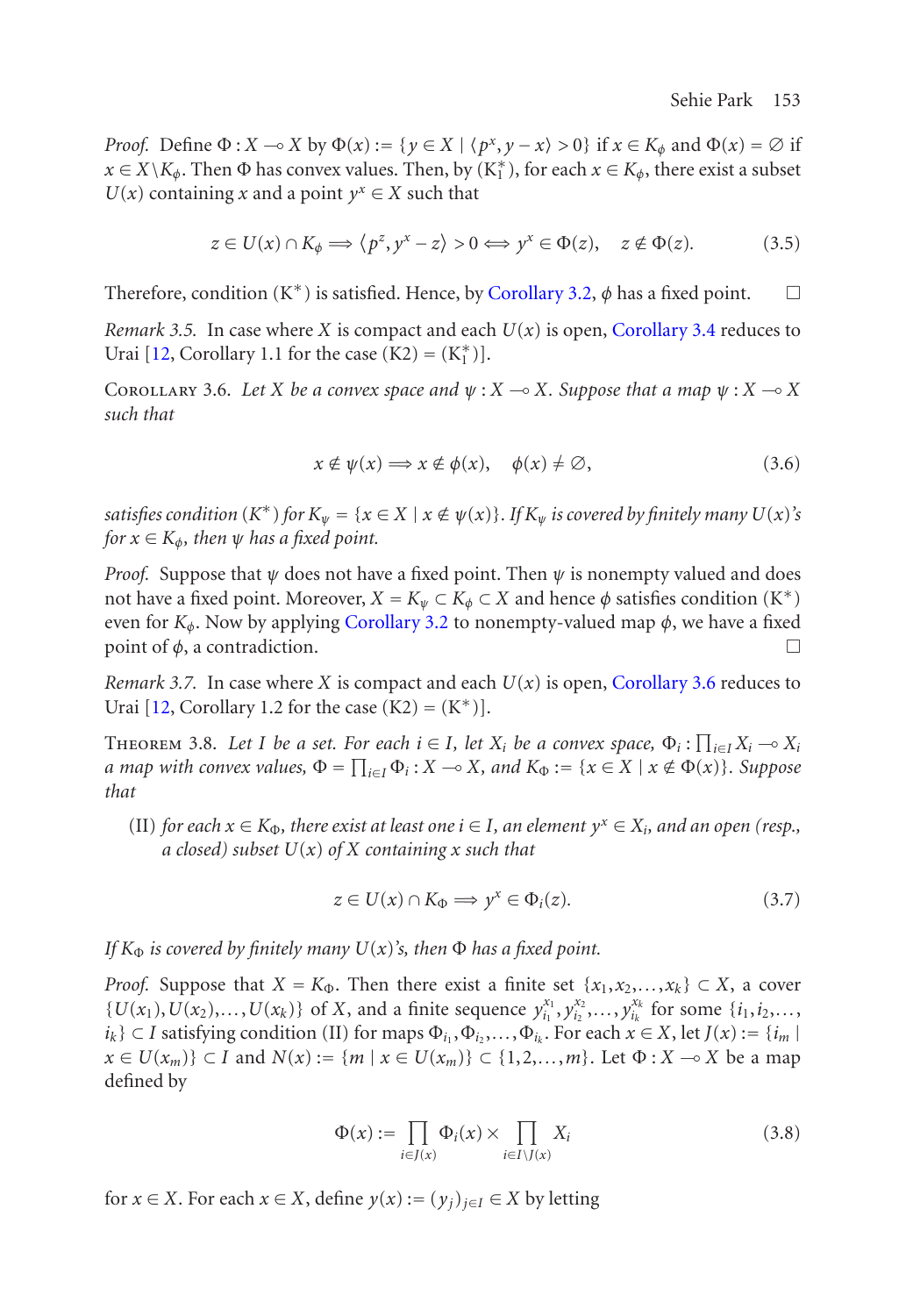(1) *y<sub>j</sub>* be a  $y_{i_m}^{x_m}$  for some  $i_m = j$ ,  $m \in N(x)$ , for  $j \in J(x)$ ;

(2)  $y_i$  be an arbitrary element of  $\Phi_i(x)$  for  $j \notin J(x)$ .

<span id="page-5-0"></span>Then, by considering the open (resp., closed) neighborhood  $\bigcap_{m\in N(x)}U(x_m)$  of *x* in *X*, the map  $\Phi$  satisfies condition (I) of Theorem 3.1.

In fact, for each  $x \in X$ , for each  $z \in \bigcap_{m \in N(x)} U(x_m)$ , and for each  $j \in \{i_1, i_2, \ldots, i_k\}$ , *y*(*x*) = (*y<sub>j</sub>*)<sub>*j*∈*I*</sub> is an element of Φ(*z*) since, for each *j* ∈ *J*(*x*), *y<sub>j</sub>* ∈ Φ*i*(*x*) for all *z* ∈  $\bigcap_{m\in N(x)} U(x^m).$ 

Therefore,  $\Phi$  has a fixed point by Theorem 3.1, and we have a contradiction.  $\Box$ 

COROLLARY 3.9. Let I be a set. For each  $i \in I$ , let  $X_i$  be a convex space,  $\phi_i : X = \prod_{i \in I} X_i \to X_i$ *a map with nonempty values,*  $\phi = \prod_{i \in I} \phi_i$  *:*  $X \multimap X$ *<i>, and*  $K_\phi := \{x \in X : x \notin \phi(x)\}$ *. Suppose that*

 $(NK^*)$  *[for](#page-4-1) [eac](#page-4-1)h*  $i \in I$ *, there is a map*  $\Phi_i : X \to X_i$  *such that for each*  $x = (x_i)_{i \in I} \in X$ *,*  $x_i \notin Y$  $\phi_i(x) \Rightarrow x_i \notin \Phi_i(x)$ ; and for each  $x \in K_\phi$ , there exist at least one  $i \in I$ , an element  $y^x \in X_i$ *, and an open (res[p., a closed\) sub](#page-5-0)set*  $U(x)$  *of*  $X$  *[containing](#page-4-1)*  $x$  *such that* 

$$
z \in U(x) \cap K_{\phi} \Longrightarrow y^x \in \Phi_i(z). \tag{3.9}
$$

### <span id="page-5-1"></span>*If*  $K_{\phi}$  *is covered by finitely many*  $U(x)$ *'s, then*  $\phi$  *has a fixed point.*

*Proof.* Suppose that  $X = K_{\phi}$ . Then  $\Phi$  as in Theorem 3.8 satisfies the requirement (II) of Theorem 3.8, and hence,  $\Phi$  has a fixed point. On the other hand, by  $(NK^*)$ , for each *x* ∈ *X* = *K*<sup> $\phi$ </sup>, we should have *x* ∉ Φ(*x*). This is a contradiction.  $\Box$ 

*Remark 3.10.* (1) In case  $\Phi = \phi$ , Corollary 3.9 reduces to Theorem 3.8.

(2) Urai (see [12, Theorem 2 for th[e case \(NK](#page-5-0)<sup>∗</sup>)]) obtained Corollary 3.9 under more restrictions.

COROLLARY 3.11. Let I be a set. For each  $i \in I$ , let  $X_i$  be a convex space and  $\psi_i : \prod_{i \in I} X_i \to X_i$ *a map. Define*  $\psi = \prod_{i \in I} \psi_i$  *:*  $X \to X$ *. Suppose that for each*  $i \in I$ *, a nonempty-valued map*  $\phi_i$ :  $X \rightarrow X_i$  *exists such that for [each](#page-5-0)*  $x = (x_i)_{i \in I}$ *,* 

$$
x_i \notin \psi_i(x) \Longrightarrow x_i \notin \phi_i(x) \tag{3.10}
$$

*(typically, each φi may be chosen as a selection of ψi when ψi [is nonemp](#page-5-1)ty-valued), and [that](#page-9-3)* each  $\phi_i$  *satisfy condition* (NK<sup>∗</sup>) in Corollary 3.9 for  $K_w = \{x \in X \mid x \notin \psi(x)\}\$ . If  $K_{w_i}$  is *covered by finitely many U*(*x*)*'s, then* Φ *has a fixed point.*

*Proof.* Suppose that  $\psi$  does not have a fixed point. Then  $\phi = \prod_{i \in I} \phi_i$  does not have a fixed point either. Hence, we have  $X = K_{\phi} = K_{\psi} \subset \{x \in K \mid x \notin \prod_{i \in I} \phi_i(x)\} \subset X$  so that each *φ*<sub>*i*</sub> satisfies condition (NK<sup>\*</sup>) in Corollary 3.9 even when we take  $K_{\phi} = \{x \in X \mid x \notin \phi(x)\}\$ instead of  $K_{\psi} = \{x \in X \mid x \notin \psi(x)\}\.$  Since  $\phi$  is nonempty-valued, by Corollary 3.9,  $\phi$  has a fixed point, a contradiction.  $\Box$ 

*Remark 3.12.* In case *X* is compact and each  $U(x)$  is open, Corollary 3.11 reduces to Urai  $[12, Corollary 2.1 for the case (NK<sup>*</sup>)].$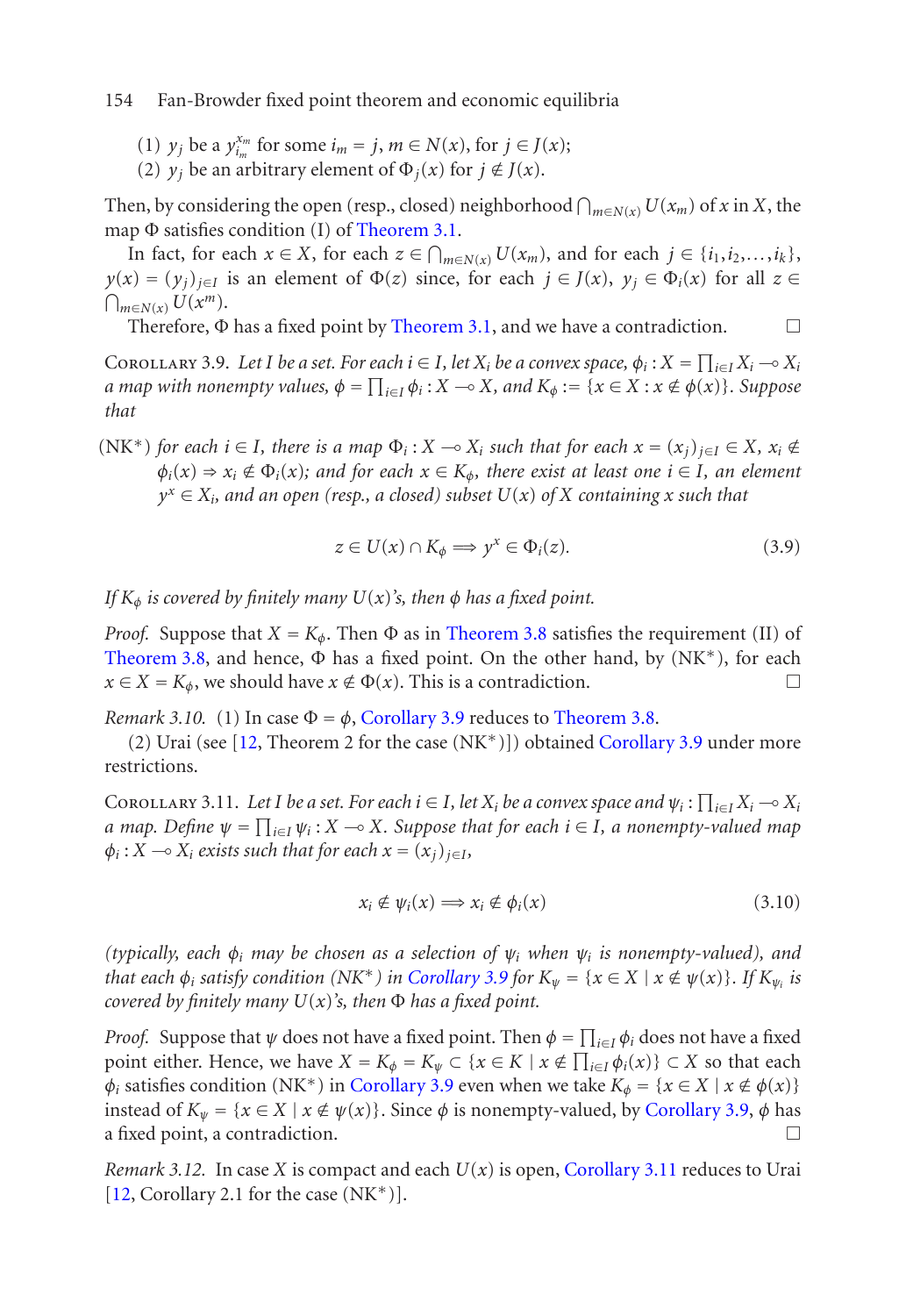## **4. Nash equilibrium existence theorems**

In this section, we indicate that theorems in Section 3 can be applied to some economic equilibrium problems as in Urai [12, Sections 3 and 4]. We give generalized forms of only two theorems of Urai [12, Theorems 2 and 4].

Let *I* be a nonempty set of *players* and, for each  $i \in I$ ,  $X_i$  the *strategy set* of the player *i*, where  $X_i$  is merely assumed to be a convex space. The payoff structure for games is given as preference maps  $P_i$ :  $X = \prod_{j \in I} X_j \to X_i$ ,  $i \in I$ , satisfying for each  $x = (x_j)_{j \in I} \in X$ ,  $x_i \notin I$ *P<sub>i</sub>*(*x*) (the irreflexivity) for all  $i \in I$ [. The s](#page-1-0)et *P<sub>i</sub>*(*x*) may be empty and interpreted as the set of all strategies for player *i* which is better than  $x_i$  if the strategies of other players  $(x_i)_{i \in I, i \neq i}$  are fixed.

A strategic form game is denoted by  $(X_i, P_i)_{i \in I}$  in which a sequence of strategies  $(x_i)_{i \in I}$  ∈ *X* is called a *Nash equilibrium* if  $P_i((x_i)_{i \in I}) = ∅$  for all  $i ∈ I$ .

When *I* is a singleton, the Nash equilibrium is just a *maximal element* for the relation  $P_i$  on  $X_i$ .

THEOREM 4.1 (maximal element existence). Let *X* be a convex space and  $P: X \rightarrow X$  a map *such that for all*  $x \in X$ *,*  $x \notin P(x)$ *. Suppose that a map*  $\phi: X \to X$  *satisfies condition (I) for K*<sub>P</sub> := { $x \in X \mid P(x) \neq \emptyset$ } *in Theorem 3.1 and that for any*  $x \in X$ *,* 

$$
P(x) \neq \emptyset \implies \phi(x) \neq \emptyset, \quad x \notin \phi(x). \tag{4.1}
$$

*If*  $K_P$  *is covered by finitely [ma](#page-9-6)ny*  $U(x)$ *'s, then there is a maximal element*  $x^* \in X$  *with respect to P, [that is,](#page-1-0)*  $P(x^*) = \emptyset$ *.* 

*Proof.* Assume the contrary, that is, for all  $x \in X$ ,  $P(x) \neq \emptyset$ . Then  $\{x \in X \mid x \notin P(x)\}$  $X = K_p := \{x \in X \mid P(x) \neq \emptyset\}$ . Therefore, *P* satisfies all the requirements for  $\psi$  mentioned in Theorem 3.1 so that *P* has a fixed point, a contradiction.  $\Box$ 

*Remark 4.2.* In case when *X* is a compact convex subset of a Hausdorff topological vector space, Theorem 4.1 extends Urai [12, Theorem 3 for the case  $(K^*)$ ]. Moreover, the special case of Theorem 4.1 in which  $P = \phi$  satisfies condition (I), gives us a generalization of Yannelis and Prabhakar [13, Corollary 5.1] on the maximal element existence.

As Theorem 3.1 gives the maximal element existence, Theorem 3.8 gives the following Nash equilibrium existence.

THEOREM 4.3 (Nash equilibrium existence). *For a strategic form game*  $(X_i, P_i)_{i \in I}$ *, the Nash equilibrium exists whenever the following conditions are satisfied:*

- (A1) *for each*  $i \in I$ *, X is a nonempty convex space;*
- (A2) for each  $i \in I$ ,  $P_i$ :  $X = \prod_{j \in I} X_j \to X_i$ , satisfying for all  $x = (x_j^j)_{j \in I} \in X$ ,  $x_i \in P_i(x)$ ;
- (A3) *for each*  $P_i$ *, a nonempty-valued map*  $\phi_i$  :  $X \rightarrow X_i$  *is defined such that for all*  $x =$  $(x<sub>i</sub>)<sub>i∈I</sub> ∈ X$

$$
P_i(x) \neq \emptyset \implies x_i \notin \phi_i(x); \tag{4.2}
$$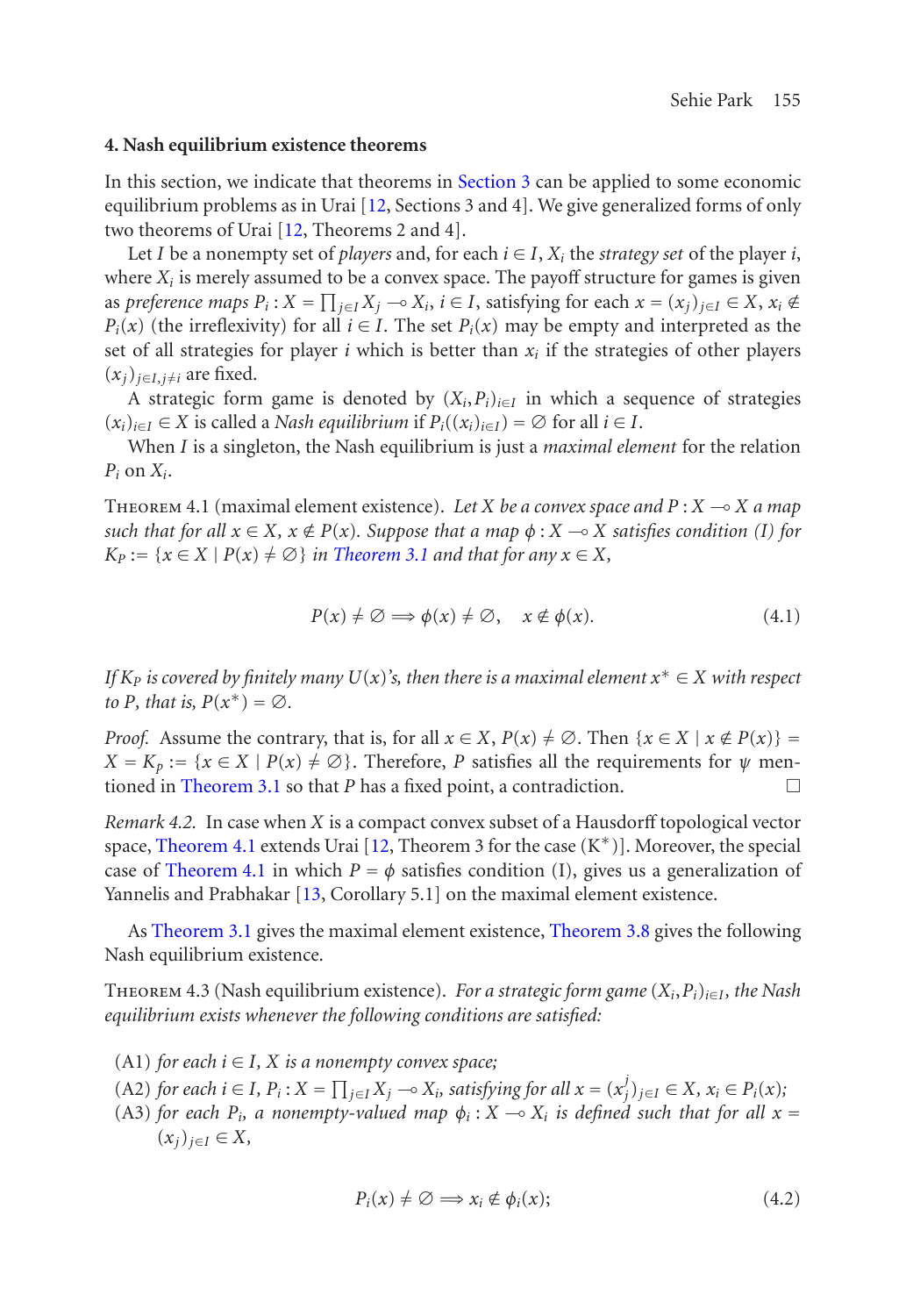- (A4) *for each*  $i \in I$  $i \in I$ *,*  $\phi_i$  *fulfills condition* (II) *in* Theore[m 3.8](#page-2-2) *for*  $K = \{x \in X \mid P_i(x) \neq$ ∅ *for some i*}*;*
- $(\ast)$  *X* is covered by finitely many  $U(x)$ 's.

*Proof.* Suppose the contrary, that is, for each  $x \in X$ , there is at least one  $i \in I$  such that  $P_i(x) \neq \emptyset$ . Then we have  $\{x \in X \mid x \notin \prod_{i \in I} P_i(x)\} = X = \{x \in X \mid P_i(x) \neq \emptyset \text{ for some } i\} =$ *K* ⊂ *X*. Hence,  $P_i$ , *i* ∈ *I*, satisfies all the req[uire](#page-9-3)ments for  $\psi_i$ , *i* ∈ *I*, in Corollary 3.11 with respect to condition (II) (instead of (NK<sup>\*</sup>)), so that  $P = \prod_{i \in I} P_i$  has a fixed point, which violates condition  $(A2)$ .

*Remark 4.4.* Urai [12, Theorem 4] is a partic[ular](#page-9-3) form of Theorem 4.3 under the restriction t[hat](#page-9-3)

- (1) ea[ch](#page-9-3)  $X_i$  is a compact convex su[bset of a Hausd](#page-1-1)orff topological vector space,
- (2)  $U(x)$  is open,
- (3) assume (NK<sup>∗</sup>) instead of condition (II).

Similarly, some of other results in Urai [12, Sections 3 and 4] might be improved by following our method, and we will not repeat.

#### **5. Comments on s[ome](#page-1-1) [other](#page-1-1) [res](#page-1-1)ults in Urai** [12]

Urai [12, page 109] stated that the Fan-Browder fixed point theorem follows from the case (K<sup>∗</sup>) of [12, Theorem 1] (hence from Corollary 3.2). Similarly, we obtain the following form of Theorem 2.2 (or Corollary 2.3) from Corollary 3.2.

THEOREM [5.](#page-9-3)1. Let *[X](#page-1-1)* be a convex space and  $\phi$  :  $X \rightarrow X$  a map with nonempty convex values. *If there exists*  $\{y_1, y_2, \ldots, y_n\} \subset X$  *such [that](#page-1-0)*  $\phi^-(y_i)$  *is open (resp., closed) for each i,*  $1 \le i \le n$ *,*  $\lim_{n \to \infty}$  *and*  $X = \bigcup_{i=1}^{n} \phi^{-}(y_i)$ , then  $\phi$  has a fixed point.

*Proof.* We will use Corollary 3.2 with  $\Phi = \phi$ . For each  $x \in X$ , there exist a subset  $U(x)$  :=  $\phi$ <sup>−</sup>( $y$ <sub>*i*</sub>) containing *x* and a point  $y$ <sup>*x*</sup> for some *i*. Then

$$
z \in U(x) \cap K_{\phi} \Longrightarrow z \notin \phi(z), \qquad z \in U(x) = \phi^{-}(y^{x}) \text{ [or } y^{x} \in \phi(z)]. \tag{5.1}
$$

Hence condition (K<sup>∗</sup>) holds. Hence, by Corollary 3.2, *φ* has a fixed point.

Urai [12, Theorem 19] obtained an extension of the KK[M theorem, wh](#page-1-0)ich can be shown to be a simple consequence of Theorem 2.1.  $\Box$ 

Theorem 5.2. *Let* (*X*,*D*) *be a convex space and* {*Cz*}*z*∈*<sup>D</sup> a family of subsets of X. Suppose that*  $\mathsf{co}\,N \subset \bigcup_{z \in N} C_z$  for each  $N \in \langle D \rangle$  (i.e.,  $z \mapsto C_z$  is a KKM map  $D \multimap X$ ) and that

(KKM1) *for each*  $x \in X$ *, if*  $x \notin C_z$  *for some*  $z \in D$ *, then there are an open neighborhood U*(*x*) *of x in X and*  $z' \in D$  *such that*  $U(x) \cap C_{z'} = \emptyset$ *.* 

 $\widehat{L(f \cap z)} \subseteq M$  *c*z *is compact for some*  $M \in \langle D \rangle$ , *then there exists*  $x^* \in X$  *such that*  $x^* \in X$  *such that*  $x^* \in \bigcap_{z \in D} C_z$ .

*Proof.* Since  $\text{co } N \subset \bigcup_{z \in N} C_z \subset \bigcup_{z \in N} \overline{C_z}$  for each  $N \in \langle D \rangle$ , by Theorem 2.1, the family *{* $\overline{C_z}$ *}*<sub> $z∈D$ </sub> has the finite intersection property. Since *K* :=  $\bigcap_{z \in M} \overline{C_z}$  is compact, the family  ${K \cap \overline{C_z}}_{z \in D}$  has nonempty intersection. Therefore, there exists an  $x_* \in X$  such that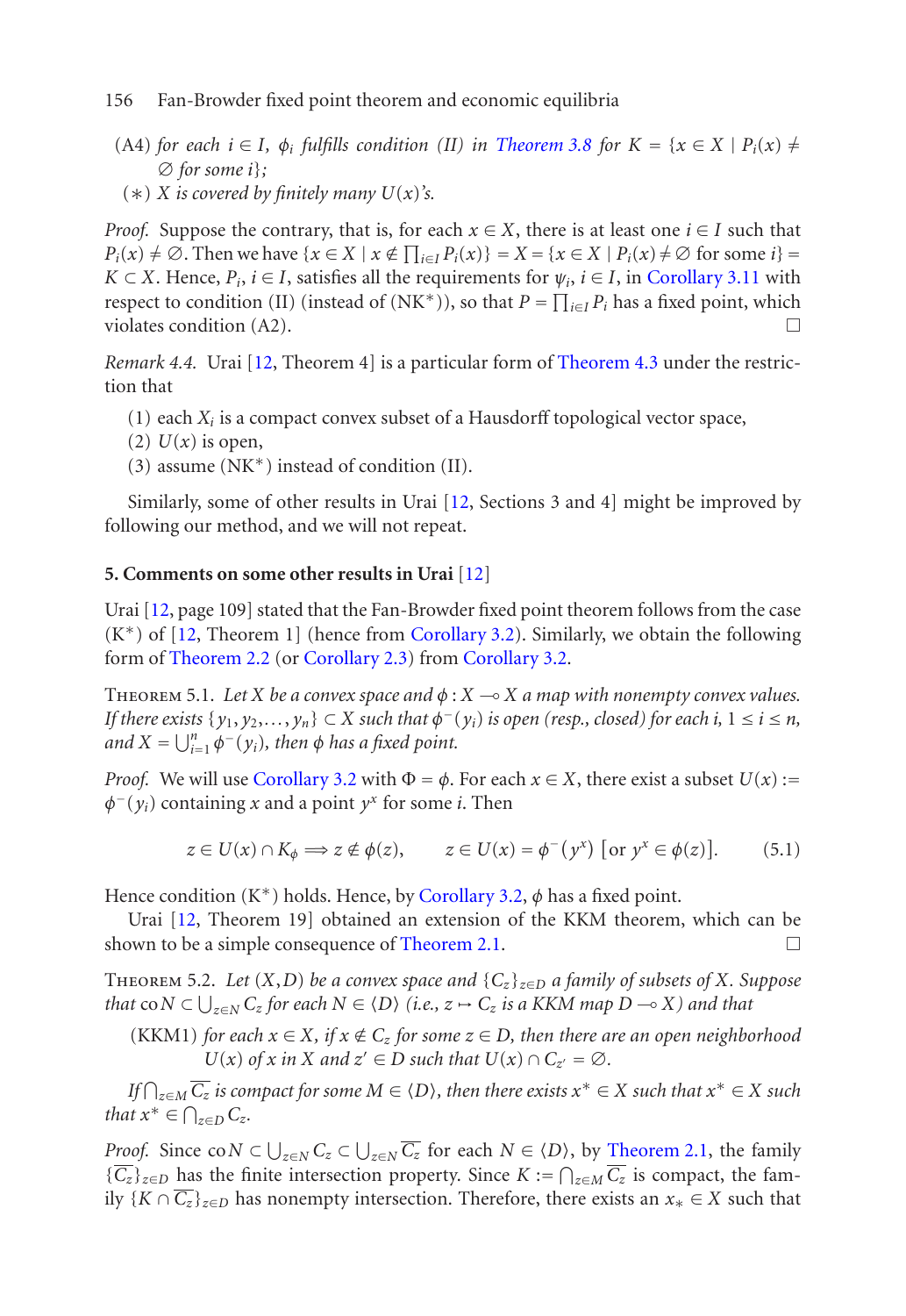*x*∗ ∈  $\bigcap_{z \in D} \overline{C_z}$ . Suppose that  $x_* \notin C_z$  for some  $z \in D$ . Then  $u(x_*) \cap C_{z'} = \emptyset$  for some open neighborhood  $u(x_*)$  of  $x_*$  and some  $z' \in D$ , by (KKM1). However,  $x_* \in \overline{C}_{z'}$  implies *U*( $x$ ∗) ∩  $C_z$ <sup> *= ∅*, a contradiction. Therefore,  $x$ <sup>\*</sup> ∈  $C_z$  for all  $z$  ∈ *D*. This completes</sup> our proof.  $\Box$ 

*Remark 5.3.* Urai [12, Theorem 19] obtained the preceding result under t[he assumption](#page-1-1) that *X* is a nonempty compact convex subset of a Hausdorff topological vector space *E*. Actually, condition (KKM1) is equivalent to  $\bigcap_{z \in D} C_z = \bigcap_{z \in D} \overline{C_z}$ . In this case, the map  $z \mapsto C_z$  is said to be *transfer closed-valued* by some authors.

*Final Remarks.* (1) In most of our results, we showed that compact convex subsets of Hausdorff topological vector spaces in some of Urai's results can be replaced by convex spaces [with](#page-9-3) finite covers consisting of open (closed) neighborhoods of points of those spaces. Urai's main tools are the partition of unity argument on such covers and the Brouwer fixed point theorem. This is why he needs Hausdorffness and compactness. However, our method is based on [a n](#page-8-4)ew Fan-Browder type theorem (Theorem 2.2), which is actually equivalent to the KKM theorem and to the Brouwer theorem.

(2) Moreover, some of Urai's requirements, for examples (K<sup>∗</sup>) and (NK<sup>∗</sup>), are replaced by a little general ones, for examples (I) and (II), respectively, in our results. Note that other results in Urai'[s paper wh](#page-1-2)ich are not amended in the present paper might be i[m](#page-9-1)[pr](#page-9-2)oved by following our method.

(3) Urai [12, page 90] noted that (in some of his results) "the structure of vector space is superflu[ous](#page-9-7)[, ho](#page-9-8)[wev](#page-9-9)er, and a certain definition for a continuous combination among finite points on *E* under the real coefficient field will be sufficient," and so that " the concept of abstract convexity (like Llinares  $[6]$ ) would be sufficient for all of the argument" in certain case. In fact, Llinares' MC spaces and many other spaces with certain abstract convexities are unified to generalized convex spaces (simply, *G*-convex spaces) by the present author since 1993. There have appeared a large numbers of papers on *G*-convex spaces. Actually, the materials in Section 2 were already extended to *G*-convex spaces; see Park [8, 9].

<span id="page-8-3"></span><span id="page-8-2"></span><span id="page-8-0"></span>(4) For further information on the topics in this paper, the readers may consult the references [14, 15, 16]. Our method would be useful to improve a number of other known results.

#### <span id="page-8-4"></span><span id="page-8-1"></span>**References**

- [1] F. Browder, *The fixed point theory of multi-valued mappings in topological vector spaces*, Math. Ann. **177** (1968), 283–301.
- [2] K. Fan, *A generalization of Tychonoff's fixed point theorem*, Math. Ann. **142** (1960/1961), 305– 310.
- [3] W. K. Kim, *Some applications of the Kakutani fixed point theorem*, J. Math. Anal. Appl. **121** (1987), no. 1, 119–122.
- [4] M. Lassonde, *On the use of KKM multifunctions in fixed point theory and related topics*, J. Math. Anal. Appl. **97** (1983), no. 1, 151–201 (French).
- [5] , *Sur le principe KKM*, C. R. Acad. Sci. Paris Sér. I Math. 310 (1990), no. 7, 573–576.
- [6] J.-V. Llinares, *Unified treatment of the problem of existence of maximal elements in binary relations: a characterization*, J. Math. Econom. **29** (1998), no. 3, 285–302.